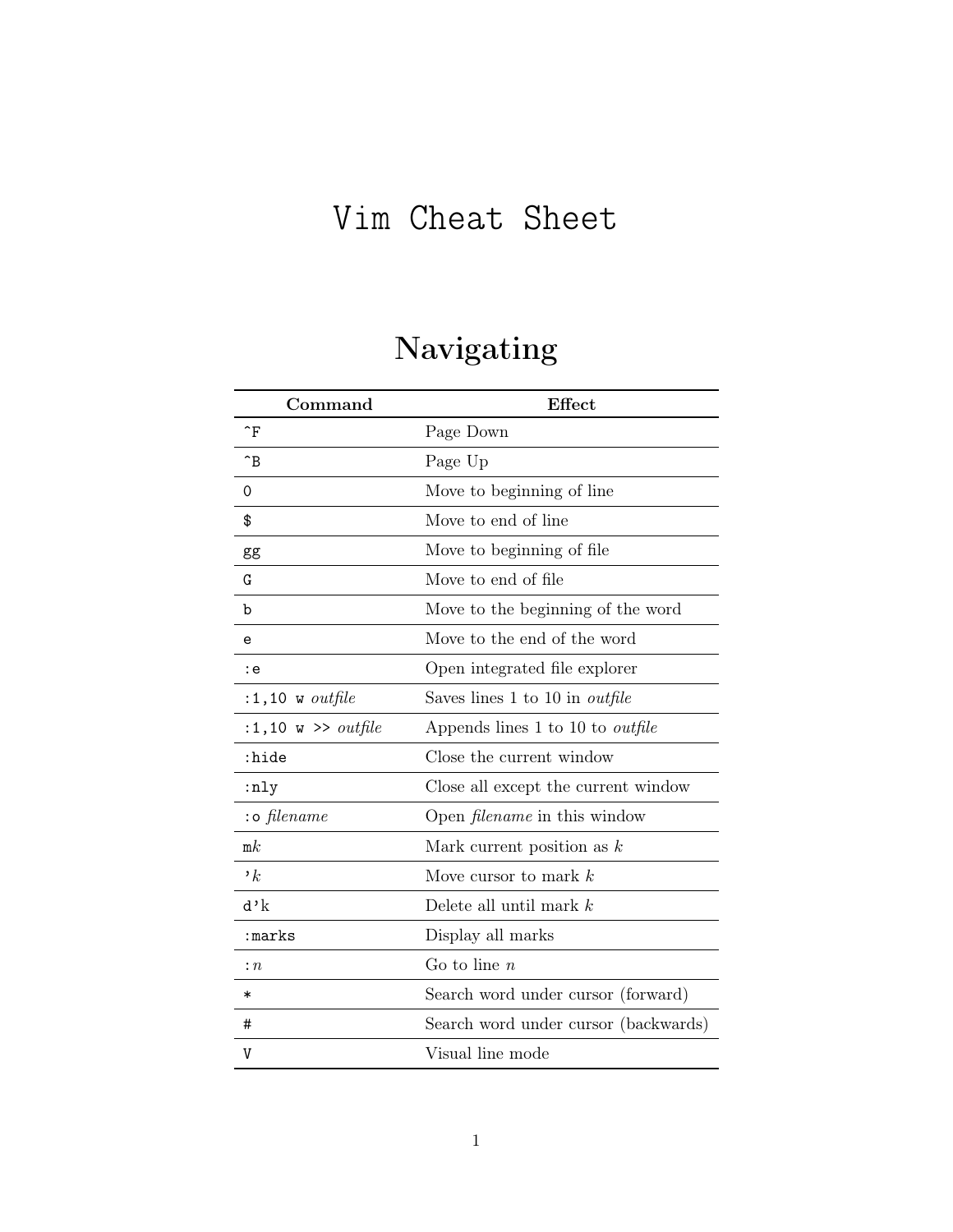# Autocompletion

| Command                         | Effect.              |
|---------------------------------|----------------------|
| $\hat{X} \rightarrow \hat{I}$ . | Line completion      |
| $\hat{X} \rightarrow \hat{F}$   | File name completion |
| $\hat{X} \rightarrow \hat{N}$   | Word completion      |

## Edition

| Command        | <b>Effect</b>                              |
|----------------|--------------------------------------------|
| у              | Copy selected                              |
| Y or yy        | Copy whole line                            |
| y <sub>0</sub> | Copy line until cursor (cursor excluded)   |
| $V^{\prime}$   | Copy $n$ words                             |
| nY or nyy      | Copy $n \times$                            |
| d              | Cut selected                               |
| C              | Cut selected and enter insert mode         |
| dd             | Cut whole line                             |
| cc             | Cut whole line and enter insert mode       |
| $D$ or $d\$    | Cut until eol                              |
| C              | Cut until eol and enter insert mode        |
| d0             | Cut line until cursor (cursor excluded)    |
| $n$ dd         | $\mathrm{Cut}$ <i>n</i> lines              |
| dmw            | Cut <i>n</i> words                         |
| ncc            | $Cut$ <i>n</i> lines and enter insert mode |
| p              | Paste                                      |
| np             | Paste $n$ times                            |
| u              | Undo last action                           |
| U              | Undo all latest changes to current line    |
| $\hat{r}$      | Redo                                       |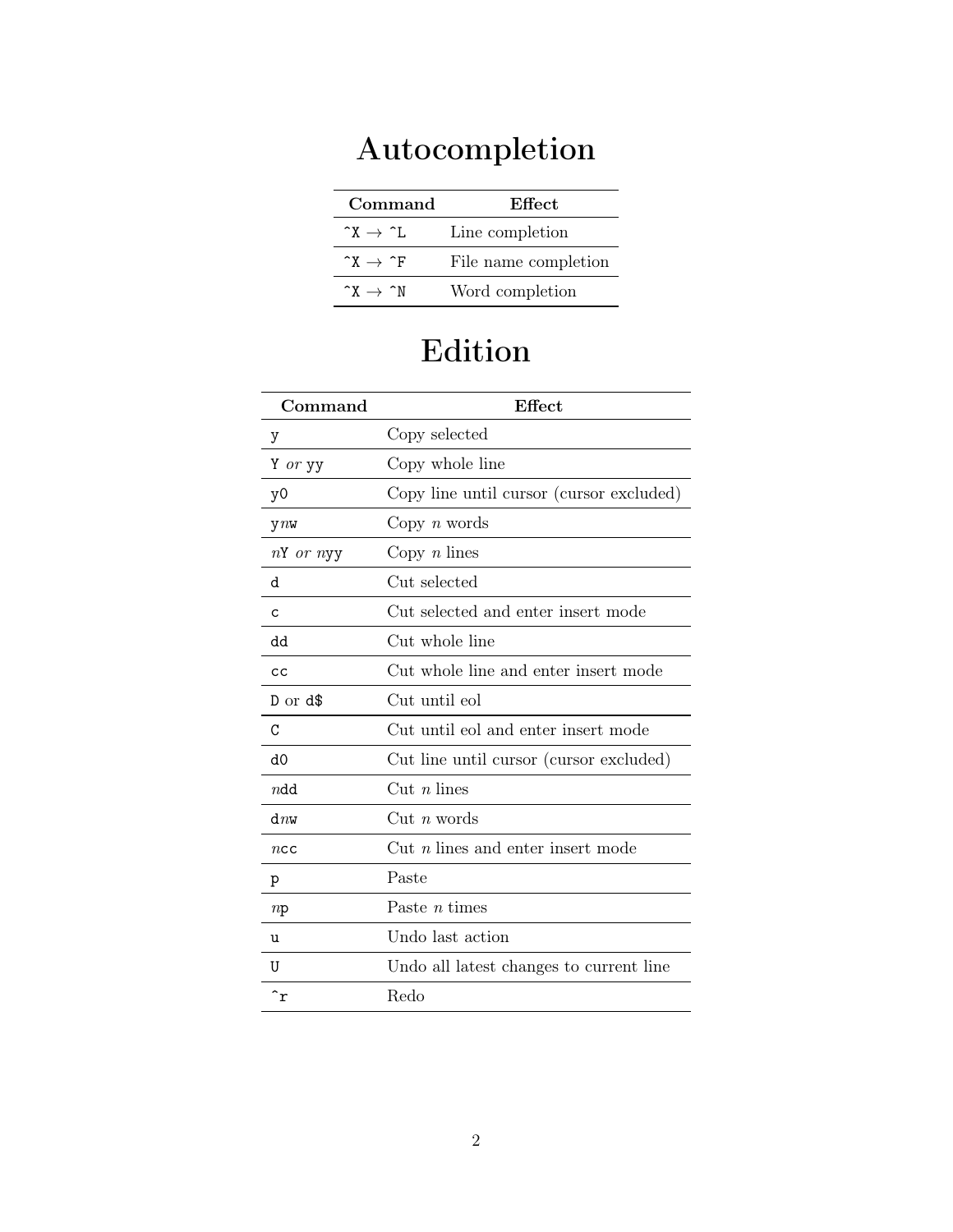#### Functions

| Command                                 | Effect                                                                                                      |
|-----------------------------------------|-------------------------------------------------------------------------------------------------------------|
| $\langle v \text{ or } \langle \langle$ | Shift left                                                                                                  |
| $>v$ or $>$                             | Shift right                                                                                                 |
| $\sim$                                  | Change case                                                                                                 |
| $:a, b$ !sort                           | Sort lines from marker $a$ to marker $b$                                                                    |
| $:$ ab abbrev whatever you type         | Define <i>abbrev</i> as abbreviation of <i>whatever</i> you type                                            |
| $:$ iab abbrev whatever you type        | Same as above only for insert mode                                                                          |
| : map $\langle$ KEY> $command$          | Map a key to a command (e.g. : map $\langle F2\rangle$ : w $\langle CR\rangle$ : make $\langle CR\rangle$ ) |

# Inserting and overwriting

| Command                                                                            | Effect                            |  |
|------------------------------------------------------------------------------------|-----------------------------------|--|
| i                                                                                  | Insert before cursor              |  |
| Τ                                                                                  | Insert at start of current line   |  |
| a                                                                                  | Append after cursor               |  |
| A                                                                                  | Append to the end of current line |  |
| ea                                                                                 | Append at the end of the word     |  |
| $\circ$                                                                            | Open a new line below and insert  |  |
| Ω                                                                                  | Open a new line above and insert  |  |
| r                                                                                  | Overwrite one character           |  |
| R                                                                                  | Overwrite mode                    |  |
| $\mathbf{v}$<br>Select column<br>C.<br>Type new text<br><f.sc><f.sc></f.sc></f.sc> | Replace column                    |  |